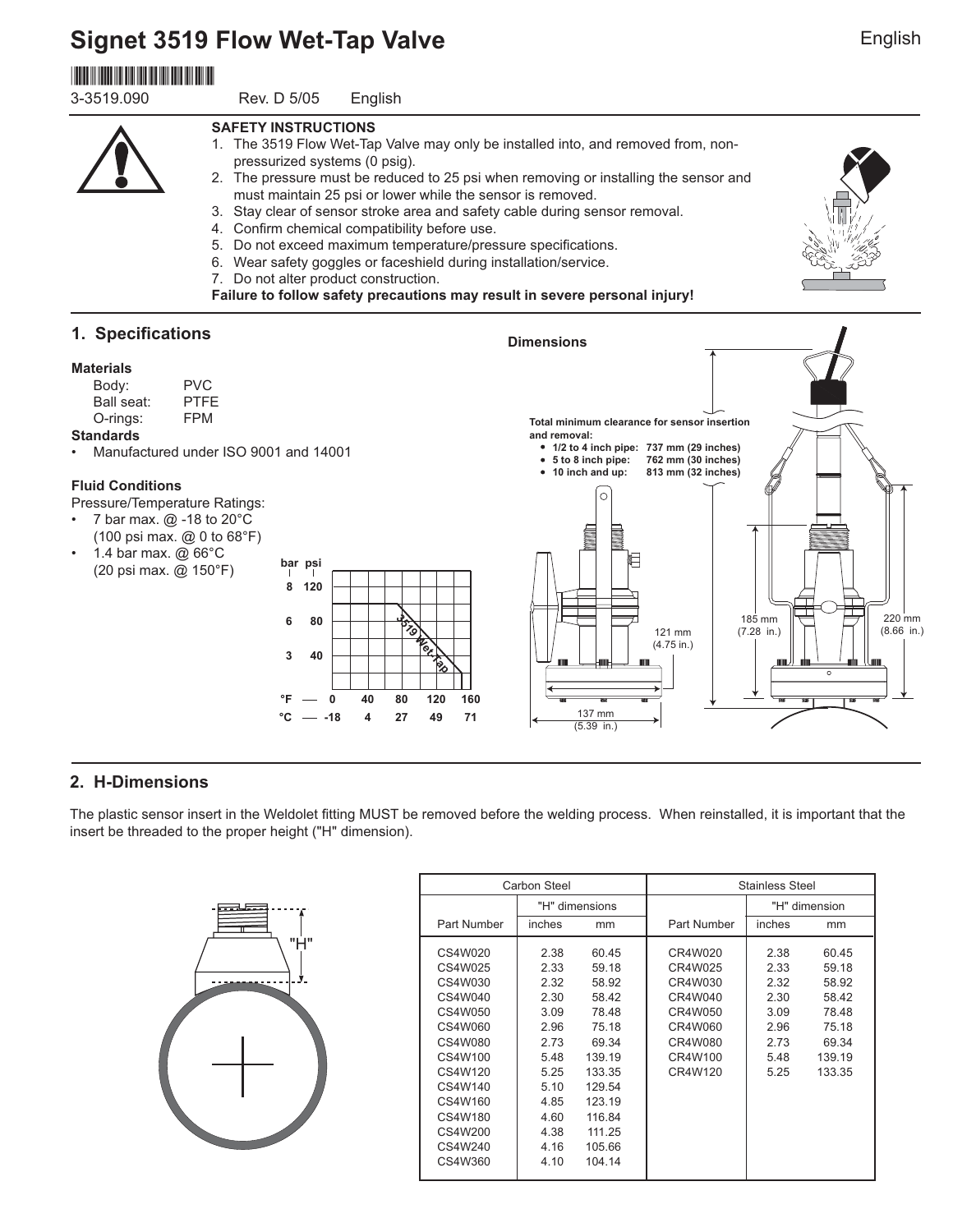# **3. Signet Fittings**

| <b>Type</b>                      | Description                                                                                                          | Type                                                      | Description                                                                                                                    |
|----------------------------------|----------------------------------------------------------------------------------------------------------------------|-----------------------------------------------------------|--------------------------------------------------------------------------------------------------------------------------------|
| <b>Plastic tees</b>              | • 0.5 to 4 inch versions<br>• PVC or CPVC                                                                            | Carbon steel &<br>stainless steel<br>threaded tees        | • 0.5 to 2 inch versions                                                                                                       |
| <b>PVC</b><br>Glue-on<br>Saddles | • Available in 10 and 12 inch sizes only<br>• Cut 2-1/2 inch hole in pipe<br>Weld in place using solvent cement<br>٠ | Carbon steel &<br>stainless steel<br>Weld-on<br>Weldolets | • 2 to 4 inch, cut 1-7/16 inch hole in pipe<br>• Over 4 inch, cut 2-1/4 inch hole in pipe<br>• See section 4 below for details |
| <b>PVC</b>                       | • 2 to 4 inch, cut 1-7/16 inch hole in pipe                                                                          |                                                           |                                                                                                                                |
| Saddles                          | • 6 to 8 inch, cut 2-1/4 inch hole in pipe                                                                           | Metric<br>PVC-U<br>Saddle                                 | • For pipes DN 65 to 200 mm<br>• Requires a 30 mm diam. hole in the pipe                                                       |
| <b>PP</b>                        | • Available in 10 and 12 inch sizes only                                                                             | Metric                                                    |                                                                                                                                |
| Clamp-on<br>Saddles              | • Cut 2-1/4 inch hole in pipe                                                                                        | Wafer<br>Fitting                                          | • For pipes DN 65 to 200 mm<br>• PP or PVDF                                                                                    |
| Iron                             | • 2 to 4 inch, cut 1-7/16 inch hole in pipe                                                                          | Metric                                                    | • For pipes from DN 15 to 50 mm                                                                                                |
| Strap-on<br>saddles              | • Over 4 inch, cut 2-1/4 inch hole in pipe<br>• Special order over 12 inch                                           | <b>Union</b><br>Fitting                                   | • PP or PVDF                                                                                                                   |

Consult the Signet Measurement and instrumentation Catalog for a complete listing of installation fittings.

### **4. Wet-Tap Valve Installation**

The Signet 3519 Flow Wet-Tap Assembly attaches directly to Signet installation fittings to enable flow sensor removal without system shutdown. It consists of a flange and support plate which thread onto the pipe fitting insert, and a PVC ball valve through which an extended length flow sensor is inserted into the pipe.



#### **Caution: The 3519 Flow Wet-Tap Valve may only be installed into, and removed from, non-pressurized systems (0 psig).**

#### **Procedure**

- 1. Remove six hex nuts and bolts from the Wet-Tap flange. Separate the support plate from the main assembly. Be sure that the Viton O-ring is properly seated in the support plate groove.
- Apply sealant to the pipe fitting insert threads to prevent leaks. To eliminate any leakage, the valve can be sealed to the fitting using one of these two methods: 2.
	- 1. Use a silicone RTV such as "GE Sealants and Adhesives Silicone II".
	- 2. Use a PVC cement such as Christy's "Red Hot Blue Glue" (for PVC fittings) or a similar PVC pipe cement.

#### **NOTE: This will permanently bond the valve to the installation fi tting and will not allow for errors in the installation process due to a quick drying period.**

- 3. Screw support plate onto pipe fitting insert (O-ring side facing up). It must be threaded completely down until the notches at the top of the pipe fitting insert are exposed.
- 4. Mount the main Wet-Tap Assembly on the support plate. Make certain the alignment keys on the flange mate with the notches on the pipe fitting insert.
- 5. Loosen support plate (holding the main Wet-Tap Assembly in place) until it resists slightly. Loosen an additional 1/4-turn to seat O-ring.
- 6. Replace the six hex nuts and bolts to secure the Wet-Tap Assembly in place. Adjust the support plate position as necessary to align screws.
- 7. Check the pressure relief plug on Wet-Tap Assembly. It must be closed finger tight to prevent leaks.
- 8. Close ball valve by turning the handle to the fully closed position (parallel with pipe).

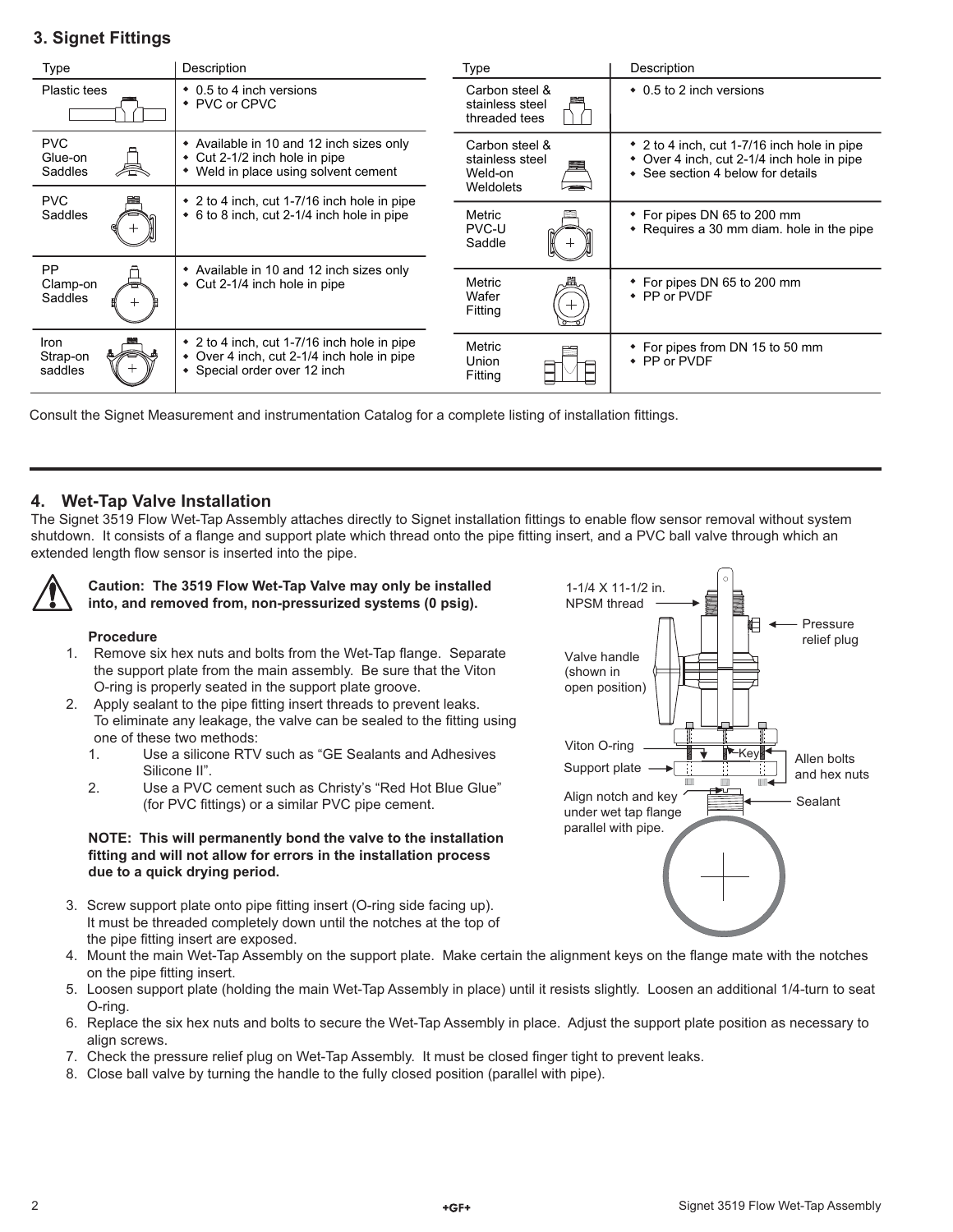### **5. Flow Sensor Insertion/Removal**

#### **To insert the flow sensor:**

- 1. Lubricate the sensor O-rings with a lubricant compatible with your process and the sensor materials of construction. Do not use petroleum based lubricants that will attack the o-rings.
- 2. Carefully insert the sensor into the 3519 valve assembly until the first two O-rings seat inside the bore. (Figure 1) **• Do not damage the rotor on closed ball valve.**
- 3. Using the clamps, attach the sensor safety cable to the 3519 assembly brackets (hand tighten only).
- 4. Pull the flow sensor upward to remove slack in the safety cables. (Figure 2)



**Warning:** Safety cables are factory installed at precise length. DO NOT attempt to service or replace safety cables.



**Warning: System pressure must be 25 psi or less prior to sensor insertion or removal.**



- 5. Open the ball valve. (Figure 2).
- 6. Push the flow sensor into the 3519 assembly with a twisting motion.
	- Turn the sensor so the arrows on the black conduit cap point in the direction of flow.
	- When properly aligned the sensor bale will be parallel with the pipe. (Figure 3)



Figure 3

- 7. Align the tabs under the sensor cap with the notches on the fitting insert and tighten the sensor cap. (Figure 4)
	- HAND TIGHTEN ONLY. DO NOT use any tools that may damage plastic parts.





**To remove the flow sensor:** 



**Warning: System pressure must be 25 psi**  or less prior to flow sensor insertion or **removal. Stay clear of sensor stroke area and safety cable during sensor removal.**





Check the six (6) Hex bolts (Figure 2) prior to unscrewing the sensor cap. **If bolts are loose, tighten securely before proceeding.**

- 1. Unscrew the sensor cap. (DO NOT use any tools that may damage plastic parts.)
- 2. Carefully pull the flow sensor upward with a twisting motion until the safety lanyards are fully extended. (Figure 2)
- 3. Close the ball valve. (Figure 1)
- 4. Loosen the relief plug to depressurize the sensor area.
- 5. Disconnect the sensor safety cable clamps from the 3519 assembly brackets.
- 6. The sensor can now be safely removed.